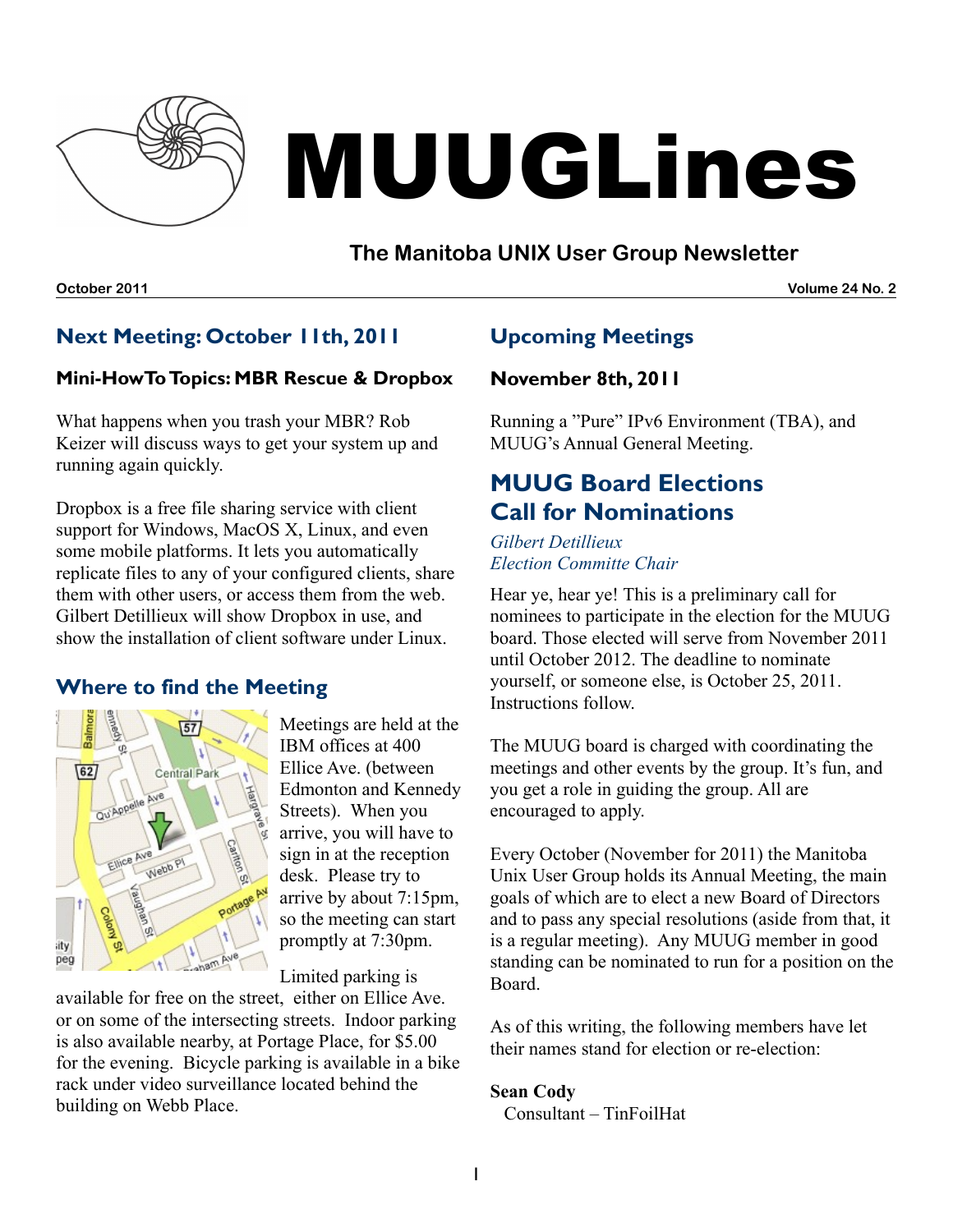**Trevor Cordes** Owner – Tecnopolis Enterprises **Gilbert Detillieux** Systems Analyst – University of Manitoba **Michael Doob** Professor - University of Manitoba **Robert Keizer** System Administrator - Thinkbox Software **Katherine Scrupa** Info Systems Desk Tech – St. John's Ravenscourt **Doug Shewfelt** Systems Specialist - City of Winnipeg **Adam Thompson** Consultant – athompso.net **Brad Vokey** Owner – Fortress Software Inc.

Of course, this list is just a starting point. Any member in good standing of the group can be nominated simply by getting the support of one other member. If you feel you would like to contribute to the group by running for a board position, please don't hesitate to do so. (In fact, we'd like to see the number of board members increase. To 10.)

If you want to be nominated, or to nominate someone else, send a letter to the group's postal box or deliver it in person to a current board member. The letter must contain the name, title, and employer of the nominee, along with a short (100 word or so) biography, and must contain the signatures of the nominee and one other member. The letter must be received no later than October 25, 2011, which is 14 days prior to the November 8 meeting.

Although the by-laws require that the nominations be done in writing, with signatures, you can speed up the process by sending e-mail to **election@muug.mb.ca** with the above information, and sending the signed paper copy later. In this case, please include the email address of both the nominee and the supporter on the CC: list of the message, so that all parties concerned have a record of the communication.

Nominees should familiarize themselves with the MUUG bylaws, found here:

## **<http://www.muug.mb.ca/pub/bylaws/>**

If you have any questions about the election or the nomination process, please contact Gilbert Detillieux, either by phone (474-8161) during business hours, or by e-mail to **election@muug.mb.ca** anytime.

## **Take That Tiny URL!**

Fight back against shortened URL's! As a backlash against small URLs from places like tinyurl.com and bit.ly, you can now turn any URL into a really massive URL.

Why would you want to do this? Who knows! But it looks cool and is wacky enough to make this newsletter.

Check out hugeurl.geeks.com to turn muug.mb.ca into:

hugeurl.geeks.org/?NjU5MGIwZWI4YmZlZjNkMm E2MmU0M2E0ZjcwYTA3M2YmM... ad nauseam for about 2 columns worth of similar ASCII.

Or, try reallyhugeurl.com to turn your short URL into a long one with GET vars which incorporate English words: http://www.reallyhugeurl.com/index.php/w wtf=y4unjlp6&69=rwj9j7jk&ego.x=knxhebz2& &666=2jsa97z8&waffles=olbbg5cg&id.y=vr7y...

# **Labelling FS's for Fun and Profit**

Did you know you can assign labels to your linux filesystems? Then you can refer to filesystems in fstab by label, not by device name, which may change based on internal drive cabling changes. Many systems already do this by default.

Use e2label /dev/sdX to view the label or relabel an ext2/3/4 filesystem. Use mlabel to label a FAT/VFAT filesystem, like is often used on thumbdrives. You may need to install the mtools package first.

mlabel is bit cumbersome to use. First you must edit /etc/mtools.conf and add: mtools skip check=1 drive u: file="/dev/sdX1"  $#$  where X is the USB drive letter

View the current label with: mlabel -s U: Set a new label with: mlabel U:NEWLABEL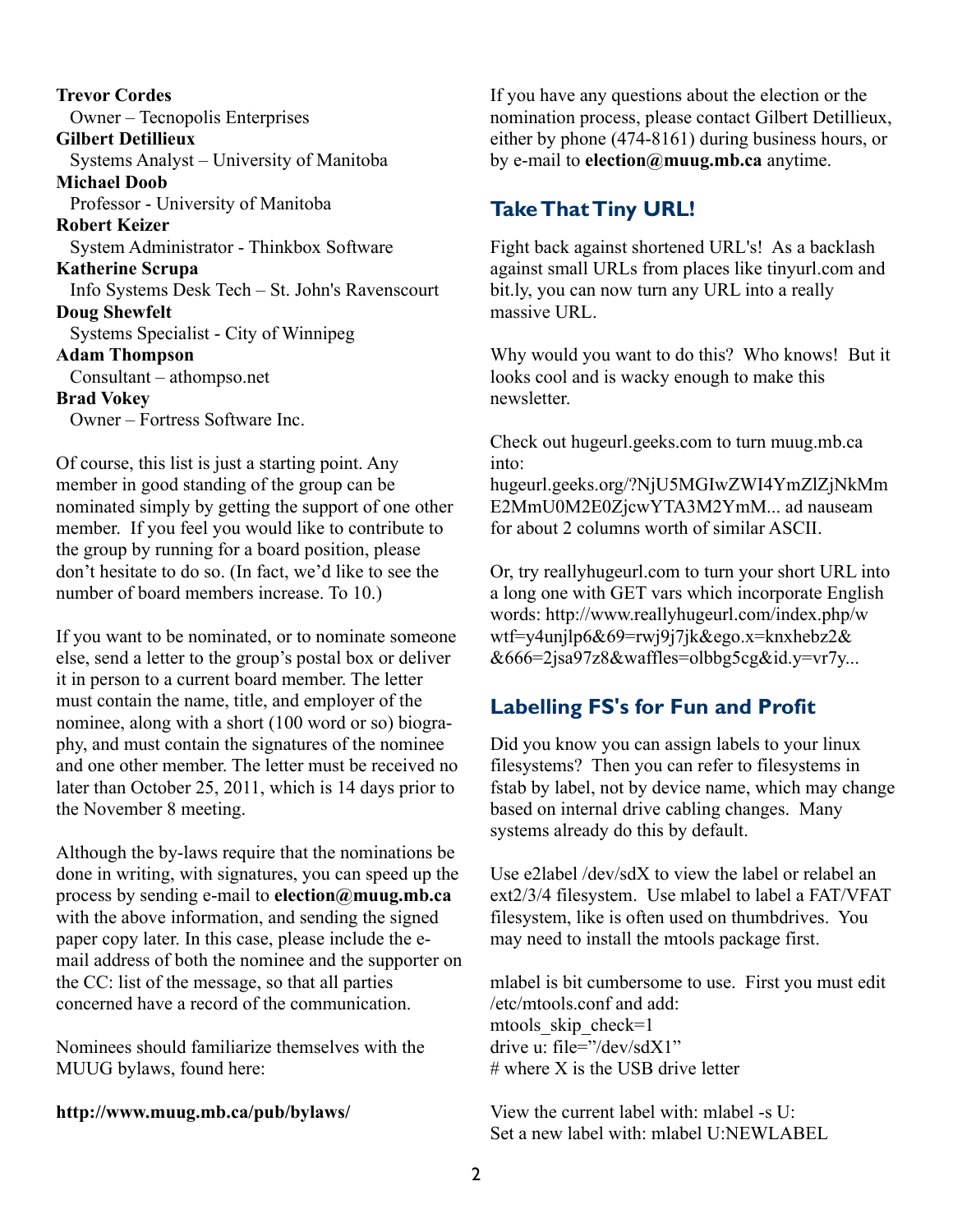Then remove the "drive u:" line in mtools.conf (or a monster will eat you). I found that strange things happened if the label wasn't precisely 9 characters long. I blame Bill Gates.

Once you setup labels, you can refer to your partitions in fstab using syntax like LABEL=bigdisk instead of /dev/sdc1, for example.

# **Serial Port Access Using Screen**

## *By Trevor Cordes*

Phone modems? Never heard of them. Well, if you're old enough to have heard of them, here's a little trick when you need to dial out into a remote system. This is also useful if you need to access a serial port on a hardware device like a smart switch, or serial console port on a computer.

Yes, I personally still use modems to dial into computers for shell access on a semi-regular basis! It is extremely useful when the internet has gone down

on a computer 200km away. If you are using a linux box to receive faxes from POTS already, then you can tack on this feature for free with a little bit of extra hylafax/mgetty config.

Instead of using an overkill tool like minicom, which in my experience often entails a lot of fighting and man page lookups, use screen. Screen is readily available on most UN\*X systems. Screen quite happily doubles as a terminal emulator. Try:

screen /dev/ttyS0 9600

Simply use AT commands as you normally would:

ATDT204-555-1234



# **MySQL.com Root Hack Sold For \$3k**

Mysql.com, the hub for the eponymous database software, had stolen credentials for administrative access sold for \$3000 by Russian hackers.

The site was then infected with a script that redirected hits to an exploit page. Browsers with vulnerable versions of flash, Java, etc, would have had malware installed on their computers without any user intervention.

The hack was promptly cleaned up by site administrators, but not until potentially tens of thousands of visitors were p0wned.

## **<http://tinyurl.com/6ckwwgh>**

# **coLinux: Linux onWindows Natively**

There's a new tool in town to run Linux on Windows, and it doesn't involve VM's! **Cooperative Linux** is "a port of the Linux kernel that allows it to run cooperatively alongside another operating system on a single machine."



The authors claim this is faster and more efficient than using something like VMWare.

Special driver software on the host (Windows) OS allows the coLinux kernel to run in ring 0 (supervisor mode). It constantly switches the computer's state between the host OS state and the coLinux state. coLinux gets full control over the MMU in its own address space.

Unlike Cygwin, which requires specially compiled Linux program executables, coLinux can run unmodified linux binaries and a stock Linux distro.

Other projects are using coLinux to make their own easily installable versions. andLinux offers a readyto-go Ubuntu-based install of coLinux which should be easy enough for anyone to install on Windows.

**[http://www.colinux.org](http://www.colinux.org/) [http://www.andlinux.org](http://www.andlinux.org/)**